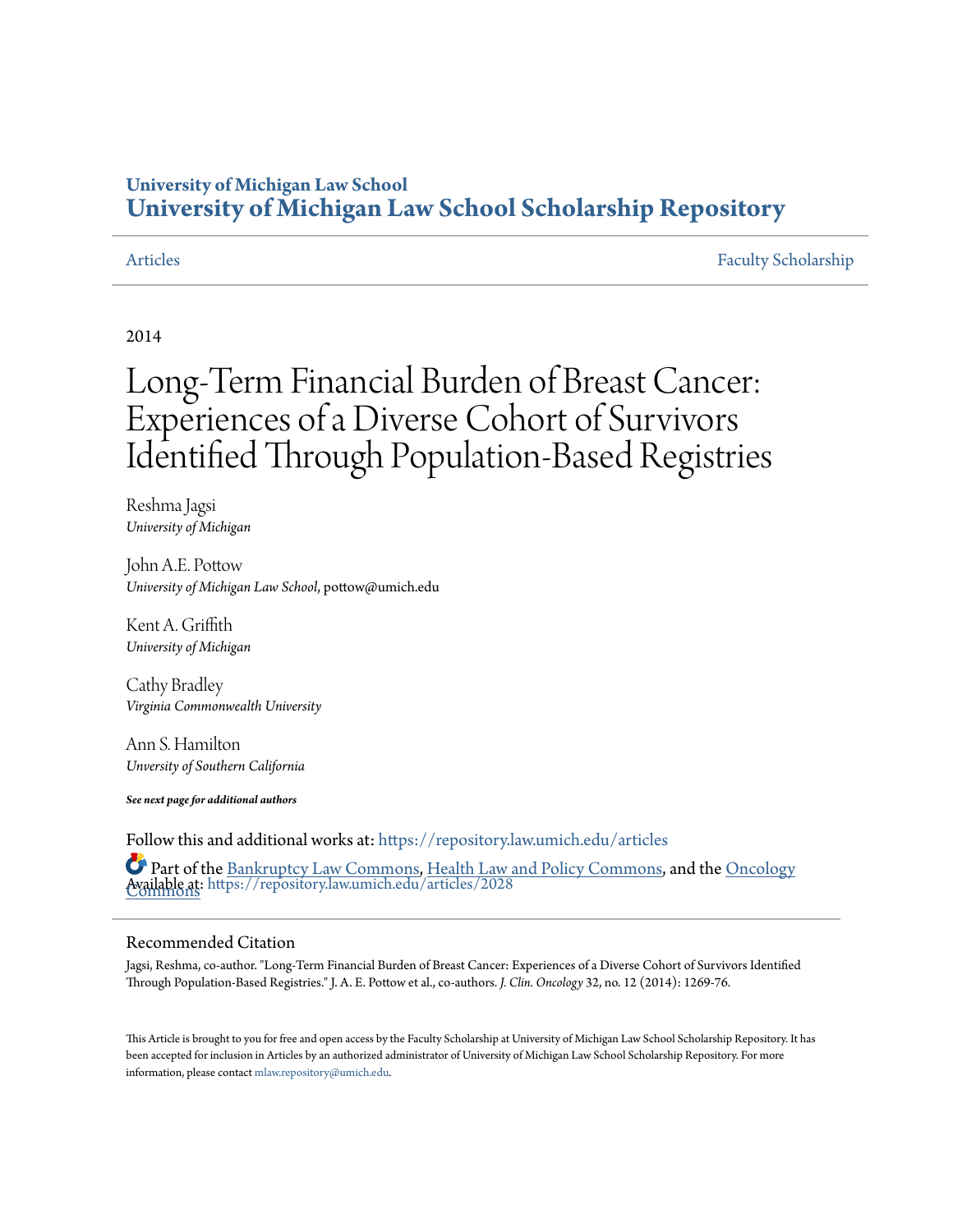### **Authors**

Reshma Jagsi, John A.E. Pottow, Kent A. Griffith, Cathy Bradley, Ann S. Hamilton, John Graff Rutgers University, Steven J. Katz, and Sarah T. Hawley

This article is available at University of Michigan Law School Scholarship Repository: [https://repository.law.umich.edu/articles/2028](https://repository.law.umich.edu/articles/2028?utm_source=repository.law.umich.edu%2Farticles%2F2028&utm_medium=PDF&utm_campaign=PDFCoverPages)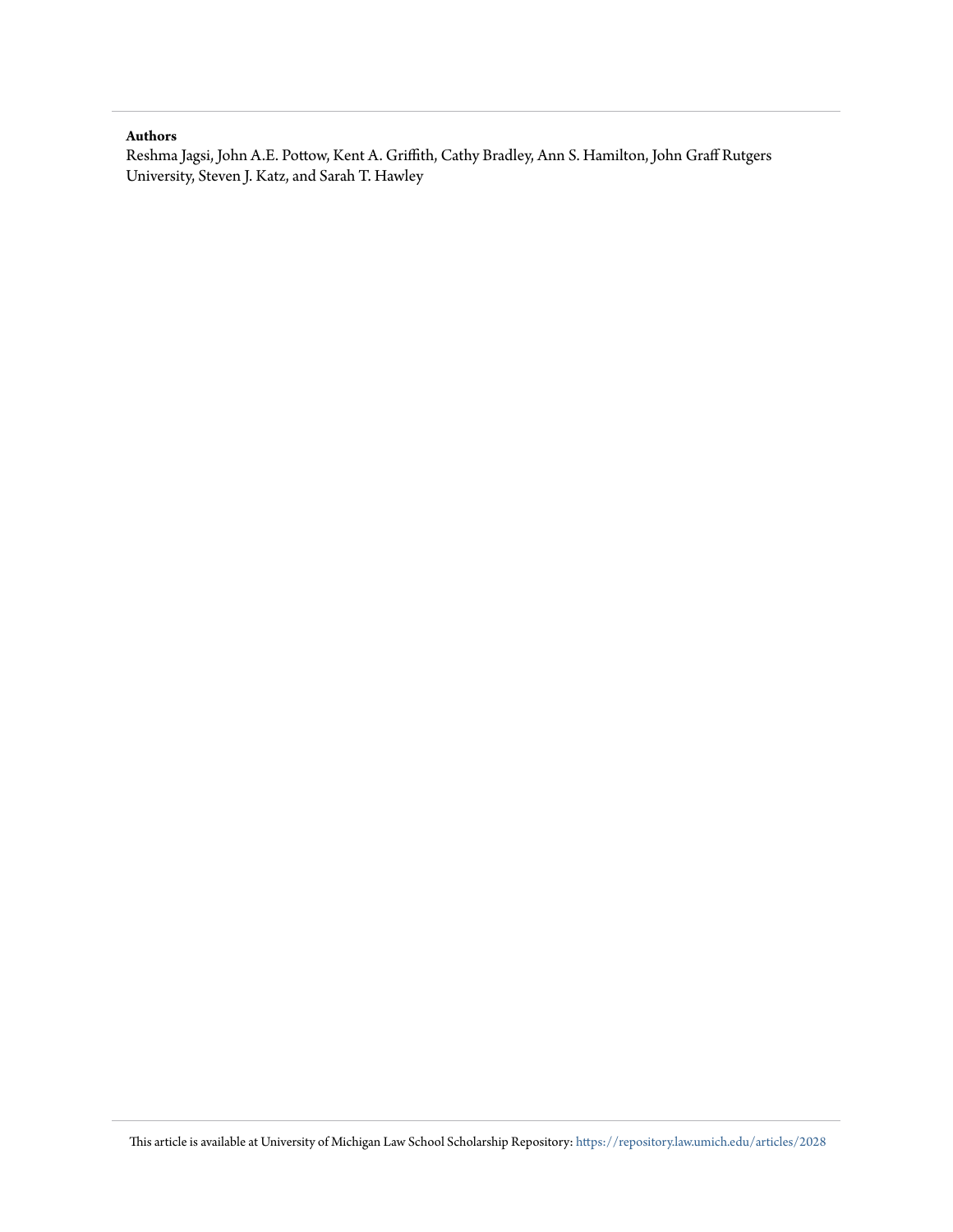### JOURNAL OF CLINICAL ONCOLOGY ORIGINAL REPORT

## Long-Term Financial Burden of Breast Cancer: Experiences of a Diverse Cohort of Survivors Identified Through Population-Based Registries

*Reshma Jagsi, John A.E. Pottow, Kent A. Griffith, Cathy Bradley, Ann S. Hamilton, John Graff, Steven J. Katz, and Sarah T. Hawley*

**ABSTRACT**

#### **Purpose**

To evaluate the financial experiences of a racially and ethnically diverse cohort of long-term breast cancer survivors (17% African American, 40% Latina) identified through population-based registries.

#### **Methods**

Longitudinal study of women diagnosed with nonmetastatic breast cancer in 2005 to 2007 and reported to the SEER registries of metropolitan Los Angeles and Detroit. We surveyed 3,133 women approximately 9 months after diagnosis and 4 years later. Multivariable models evaluated correlates of self-reported decline in financial status attributed to breast cancer and of experiencing at least one type of privation (economically motivated treatment nonadherence and broader hardships related to medical expenses).

#### **Results**

Among 1,502 patients responding to both surveys, median out-of-pocket expenses were  $\le$  \$2,000; 17% of respondents reported spending  $>$  \$5,000; 12% reported having medical debt 4 years postdiagnosis. Debt varied significantly by race: 9% of whites, 15% of blacks, 17% of English-speaking Latinas, and 10% of Spanish-speaking Latinas reported debt  $(P = .03)$ . Overall, 25% of women experienced financial decline at least partly attributed to breast cancer; Spanishspeaking Latinas had significantly increased odds of this decline relative to whites (odds ratio [OR], 2.76; *P* = .006). At least one privation was experienced by 18% of the sample; blacks (OR, 2.6; *P* < .001) and English-speaking Latinas (OR, 2.2;  $P = .02$ ) were significantly more likely to have experienced privation than whites.

#### **Conclusion**

Racial and ethnic minority patients appear most vulnerable to privations and financial decline attributable to breast cancer, even after adjustment for income, education, and employment. These findings should motivate efforts to control costs and ensure communication between patients and providers regarding financial distress, particularly for vulnerable subgroups.

*J Clin Oncol 32:1269-1276. © 2014 by American Society of Clinical Oncology*

#### **INTRODUCTION**

Considerable attention has focused on the financial burden of medical care, $1,2$  and experts have advocated for further research to investigate both the objective financial cost of cancer care and the subjective experiences of patients relating to these costs.3 Patients increasingly bear some of the cost of treatment through rising insurance premiums, deductibles, and copayments, <sup>4-6</sup> and patients with cancer in particular have been shown to face higher out-of-pocket expenses than patients with other chronic conditions.7,8 Patients with cancer also face challenges in maintaining employment-related income to pay for these costs. $9-12$ 

Given the potential for both substantial expenses and challenges to maintaining income, patients with cancer may be particularly vulnerable to financial distress after diagnosis and treatment. Indeed, patients with cancer are more than twice as likely to file for bankruptcy as others, $13$  but less is known about how patients with cancer finance expenses or the privations they suffer as a result.<sup>14</sup> In a population-based study of colon cancer survivors, 38% reported accruing debt, selling or refinancing their home, borrowing from friends or family, or experiencing  $\geq 20\%$  income decline.<sup>15</sup> Further research is necessary to define the financial burden of care for other types of cancer and to identify which patients are most vulnerable.

Reshma Jagsi, Kent A. Griffith, Steven J. Katz, and Sarah T. Hawley, University of Michigan, Ann Arbor, MI; John A.E. Pottow, University of Michigan Law School, Ann Arbor, MI; Cathy Bradley, Virginia Commonwealth University, Richmond, VA; Ann S. Hamilton, University of Southern California, Los Angeles, CA; and John Graff, Rutgers, Cancer Institute of New Jersey, Robert Wood Johnson Medical School, New Brunswick, NJ.

Published online ahead of print at www.jco.org on March 24, 2014.

Support information appears at the end of this article.

Authors' disclosures of potential conflicts of interest and author contributions are found at the end of this article.

Corresponding author: Reshma Jagsi, MD, Department of Radiation Oncology, University of Michigan, UHB2C490, SPC 5010, 1500 East Medical Center Dr, Ann Arbor, MI 48109-5010; e-mail: rjagsi@med.umich .edu.

© 2014 by American Society of Clinical Oncology

0732-183X/14/3212w-1269w/\$20.00

DOI: 10.1200/JCO.2013.53.0956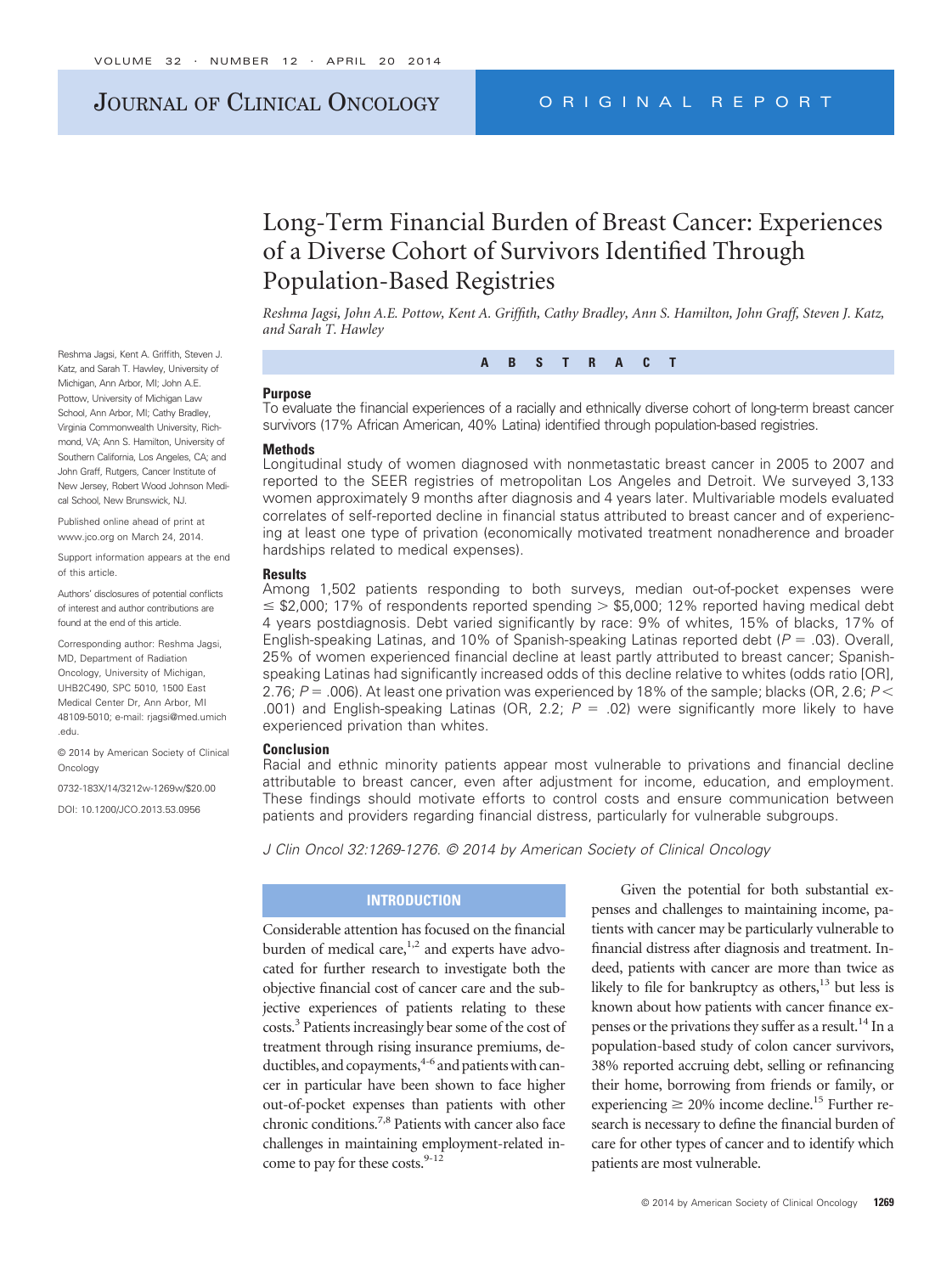We evaluated the financial experiences of a diverse cohort of breast cancer survivors identified through population-based registries and how they varied by race/ethnicity. We specifically investigated self-reported out-of-pocket medical expenses, how they financed these expenses, their perceptions of their financial status, and the privations they experienced in the currently challenging broader economic environment. We also described these breast cancer survivors' experiences with employment after diagnosis and treatment. Finally, we evaluated whether certain racial/ethnic subgroups of long-term breast cancer survivors were more vulnerable to financial distress.

#### **METHODS**

#### *Study Sample*

We conducted a longitudinal cohort study of women diagnosed with breast cancer in metropolitan Los Angeles and Detroit. Patients age 20 to 79 years diagnosed with stage 0 to III breast cancer between June 2005 and February 2007, as reported to the National Cancer Institute's SEER population-based program registries in those regions, were eligible for sample selection.

Patients were excluded if they had stage IV breast cancer or could not complete a questionnaire in English or Spanish. Asian women in Los Angeles were excluded because of enrollment in other studies. Latina (in Los Angeles) and black (in both Los Angeles and Detroit) patients were oversampled to ensure sufficient minority representation.

#### *Questionnaire Design and Content*

Questionnaires were based on existing literature, measures previously developed to assess relevant constructs, and theoretical models. For the items relating to financial experiences, we adapted questions previously utilized by the Consumer Bankruptcy Project<sup>16</sup>; for items relating to employment and insurance experiences, we adapted questions from surveys conducted by the Bureau of Labor Statistics in the general population, and items previously developed by labor economists for use in patients with cancer.<sup>17,18</sup> We utilized standard techniques of content validation,<sup>19</sup> including systematic review by design experts<sup>20-22</sup> and pretesting with 40 patients in three waves, including 12 detailed cognitive interviews.<sup>23,24</sup>

#### *Data Collection*

After institutional review board approval, patients were identified via rapid case ascertainment and surveyed amean of 9months after diagnosis, and again approximately 4 years later. To encourage response, we provided a \$10 cash incentive and used a modified Dillman method.<sup>25</sup> All materials were sent in English and Spanish to those with Spanish surnames.<sup>26</sup> The response rate to the baseline survey was 73%, and the response rate to the follow-up survey was 68%. Survey responses were combined into a single data set, into which clinical data from SEER were merged. More details regarding the flow of patients into the sample are provided in Appendix Fig A1, online only.

#### *Measures*

We included several measures of financial impact in the follow-up survey. First, we measured patients' perceptions of whether, since diagnosis, they were worse off financially (financial decline). Among those perceiving financial decline, we asked whether this was due to breast cancer. We dichotomized responses for analysis (a little bit, somewhat, quite a bit, or very much versus not at all). Those who indicated they were worse off because of breast cancer (a little bit, somewhat, quite a bit, or very much) were considered to have had financial decline attributed at least partly to breast cancer.

We also asked how much the respondent paid in total for out-of-pocket medical expenses related to breast cancer, including copayments, hospital bills, and medication costs, with categorical response options. We then asked how they paid for out-of-pocket expenses and asked whether survivors currently had debt from their breast cancer treatments.

We evaluated privations related to breast cancer by using two sets of items in the follow-up survey. First, we evaluated economically motivated

treatment nonadherence by asking whether in the past 12 months survivors had gone without medication, taken less than the fully prescribed amount of a medication, missed a doctor's appointment, or missed a mammogram because of cost. Second, we evaluated broader hardships related to the patient's medical expenses by asking whether, since breast cancer diagnosis, she or anyone in her household had gone without health insurance, had utilities turned off because of unpaid bills, or had to move out of their home because of the respondent's own personal medical expenses.

We also inquired regarding employment and insurance status in the follow-up survey, including whether, since diagnosis, women perceived they were worse off, and if so, if this was due to breast cancer. The follow-up survey inquired whether survivors had worked for pay since diagnosis. Among those who did, we asked how important it had been to avoid changing jobs because of worry about losing health insurance, to keep working to keep health insurance, or to get a new job in order to get health insurance (dichotomized for analysis as at least a little important versus not at all important). Among those working at any time since diagnosis, we asked whether they would look for a new job if they could be assured of comparable benefits, had increased work hours to cover breast cancer-related medical expenses, had decreased work hours because of breast cancer-related health issues, or been denied job opportunities because of breast cancer.We also assessed the extent to which the costs of prescription medications had been covered by health insurance in the past 12 months.

We defined four race/ethnic groups by using responses from the baseline survey: non-Hispanic whites, non-Hispanic blacks, English-speaking Latinas (ES-Latina), and Spanish-speaking Latinas (SS-Latina), using the Short Acculturation Scale for Hispanics to subdivide the latter two groups. Of note, the three participants who identified as both black and Latina were coded as Latina. We measured other pertinent sociodemographic factors in the baseline survey: age, education, employment status at diagnosis, marital status, and household income. Clinical factors measured in the baseline survey were comorbidity, chemotherapy receipt, radiotherapy receipt, and surgery. SEER records provided clinical stage, and the follow-up survey inquired about breast cancer recurrence.

#### *Analytic Approach*

To allow statistical inferences to represent the original targeted population, we applied complex survey weights to the calculation of percentages and regression analyses. Design weights compensated for the oversampling of minorities and disproportionate selection across SEER sites; nonresponse weights compensated for the fact that women with certain characteristics were not as likely to respond to the surveys at each time point, as described further in the Data Supplement. Analyses were conducted by using SAS (SAS/STAT User's Guide, Version 9.2; SAS Institute, Cary, NC).

We compared self-reported financial and employment experiences of survivors by race/ethnicity by using the  $\chi^2$  test, limiting analysis to those who could be assigned to one of the four race/ethnic groups. We further constructed two adjusted logistic regression models to evaluate the correlates of decline in financial status attributed to breast cancer, as well as of having experienced at least one type of privation. Both models included the following theoretically selected independent variables: age, race/ethnicity, education, employment status at diagnosis, marital status, household income, comorbidity, stage, chemotherapy receipt, radiotherapy receipt, surgery, breast cancer recurrence, prescription drug coverage during survivorship, reduction in work hours during survivorship, and geographic site. Although missing data for most variables selected for model inclusion were less than 5%, income information was missing for 18.9%, so we employed multiple imputation for missing income data as described in the Data Supplement.

#### **RESULTS**

Of 3,133women surveyed, 2,290 (73%) completed the baseline survey and 1,536 (68%) completed the follow-up, of whom 1,502 could be categorized for race/ethnicity. Table 1 reports the characteristics of these 1,502 patients. The sample was diverse, with 17% black and 40%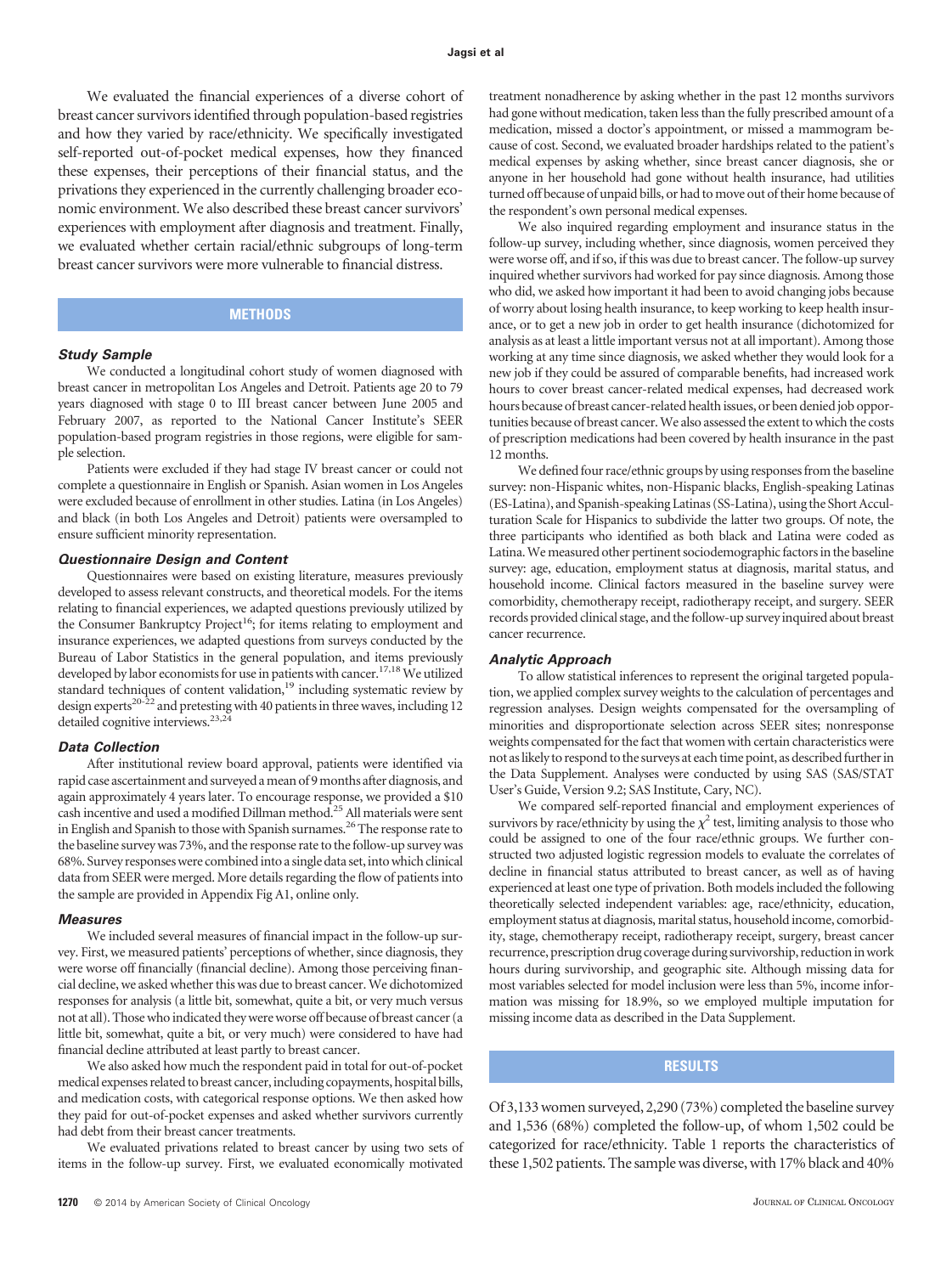| Table 1. Baseline Demographic and Clinical Characteristics of the Sample |            |                         |  |  |  |
|--------------------------------------------------------------------------|------------|-------------------------|--|--|--|
| Characteristic                                                           | No.        | Weighted % of<br>Sample |  |  |  |
| Age at diagnosis, years                                                  |            |                         |  |  |  |
| $<$ 46                                                                   | 282        | 21.0                    |  |  |  |
| 46-55                                                                    | 423        | 26.1                    |  |  |  |
| 56-64                                                                    | 396        | 26.0                    |  |  |  |
| $65+$                                                                    | 401        | 26.8                    |  |  |  |
| Comorbidity                                                              |            |                         |  |  |  |
| 0                                                                        | 588        | 41.5                    |  |  |  |
| 1                                                                        | 456        | 28.9                    |  |  |  |
| 2 or more                                                                | 458        | 29.6                    |  |  |  |
| Race                                                                     |            |                         |  |  |  |
| White                                                                    | 728        | 42.7                    |  |  |  |
| <b>Black</b>                                                             | 380        | 17.4                    |  |  |  |
| English-speaking Latina                                                  | 191        | 19.5                    |  |  |  |
| Spanish-speaking Latina                                                  | 203        | 20.4                    |  |  |  |
| Education                                                                |            |                         |  |  |  |
| High school or less                                                      | 557        | 42.1                    |  |  |  |
| Some college                                                             | 510        | 31.5                    |  |  |  |
| College graduate or greater                                              | 411        | 24.4                    |  |  |  |
| Missing                                                                  | 24         | 2.0                     |  |  |  |
| Family income at baseline survey                                         |            |                         |  |  |  |
| $<$ \$50,000                                                             | 637        | 44.0                    |  |  |  |
| $$50,000+$                                                               | 600        | 36.1                    |  |  |  |
| Missing or do not know                                                   | 265        | 19.8                    |  |  |  |
| Marital status                                                           |            |                         |  |  |  |
| Not married or partnered                                                 | 635        | 42.0                    |  |  |  |
| Married or partnered                                                     | 849        | 56.6                    |  |  |  |
| Missing                                                                  | 18         | 1.4                     |  |  |  |
| Stage                                                                    |            |                         |  |  |  |
| 0                                                                        | 370        | 18.1                    |  |  |  |
| $\mathsf{I}$                                                             | 540        | 34.2                    |  |  |  |
| $\mathsf{II}$                                                            | 416        | 32.5                    |  |  |  |
| $\mathbf{III}$                                                           | 140        | 11.8                    |  |  |  |
| Missing                                                                  | 36         | 3.2                     |  |  |  |
| Chemotherapy receipt                                                     |            |                         |  |  |  |
| No                                                                       | 758        | 45.4                    |  |  |  |
| Yes                                                                      | 691        | 52.4                    |  |  |  |
| Missing                                                                  | 53         | 2.2                     |  |  |  |
| Surgery type<br>Breast conservation                                      | 994        | 62.4                    |  |  |  |
|                                                                          |            | 21.4                    |  |  |  |
| Mastectomy without reconstruction<br>Mastectomy with reconstruction      | 269<br>233 | 18.2                    |  |  |  |
| Radiation receipt                                                        |            |                         |  |  |  |
| No                                                                       | 410        | 31.1                    |  |  |  |
| Yes                                                                      | 1,040      | 66.5                    |  |  |  |
| Missing                                                                  | 52         | 2.5                     |  |  |  |
| Work status at diagnosis                                                 |            |                         |  |  |  |
| Full time                                                                | 651        | 42.4                    |  |  |  |
| Part time                                                                | 196        | 13.1                    |  |  |  |
| Not working                                                              | 643        | 43.3                    |  |  |  |
| Missing                                                                  | 12         | 1.2                     |  |  |  |
| Geographic site                                                          |            |                         |  |  |  |
| Los Angeles                                                              | 829        | 79.3                    |  |  |  |
| Detroit                                                                  | 671        | 20.7                    |  |  |  |
|                                                                          |            |                         |  |  |  |

breast cancer (for a total of 25% reporting decline attributed at least partly to breast cancer). As Figure 1A depicts, both the proportion reporting decline in financial status ( $P < .001$ ) and the proportion of those who attributed this to breast cancer  $(P < .001)$  varied



Fig 1. Each bar depicts the percent of respondents who reported being worse off since diagnosis; the blue portion indicates those who attributed this at least partly to breast cancer. (A) The overall proportion of patients reporting decline in financial status varied significantly by race/ethnicity  $(P < .001)$ , as did the proportion attributing decline at least partly to breast cancer ( $P < .001$ ). (B) The overall proportion reporting decline in employment status did not vary by race/ethnicity ( $P = .23$ ), but the proportion of those attributing the decline at least partly to breast cancer did ( $P = .005$ ). (C) The overall proportion reporting decline in insurance status did not vary by race/ethnicity ( $P = .52$ ), but the proportion of those attributing it at least partly to breast cancer did  $(P = .006)$ .

Latina. A total of 52% had stage 0 to I disease, 62% received breastconserving surgery, and 52% received chemotherapy.

Overall, 33% of respondents reported decline in financial status since diagnosis. Of those, 77% felt this was at least partly because of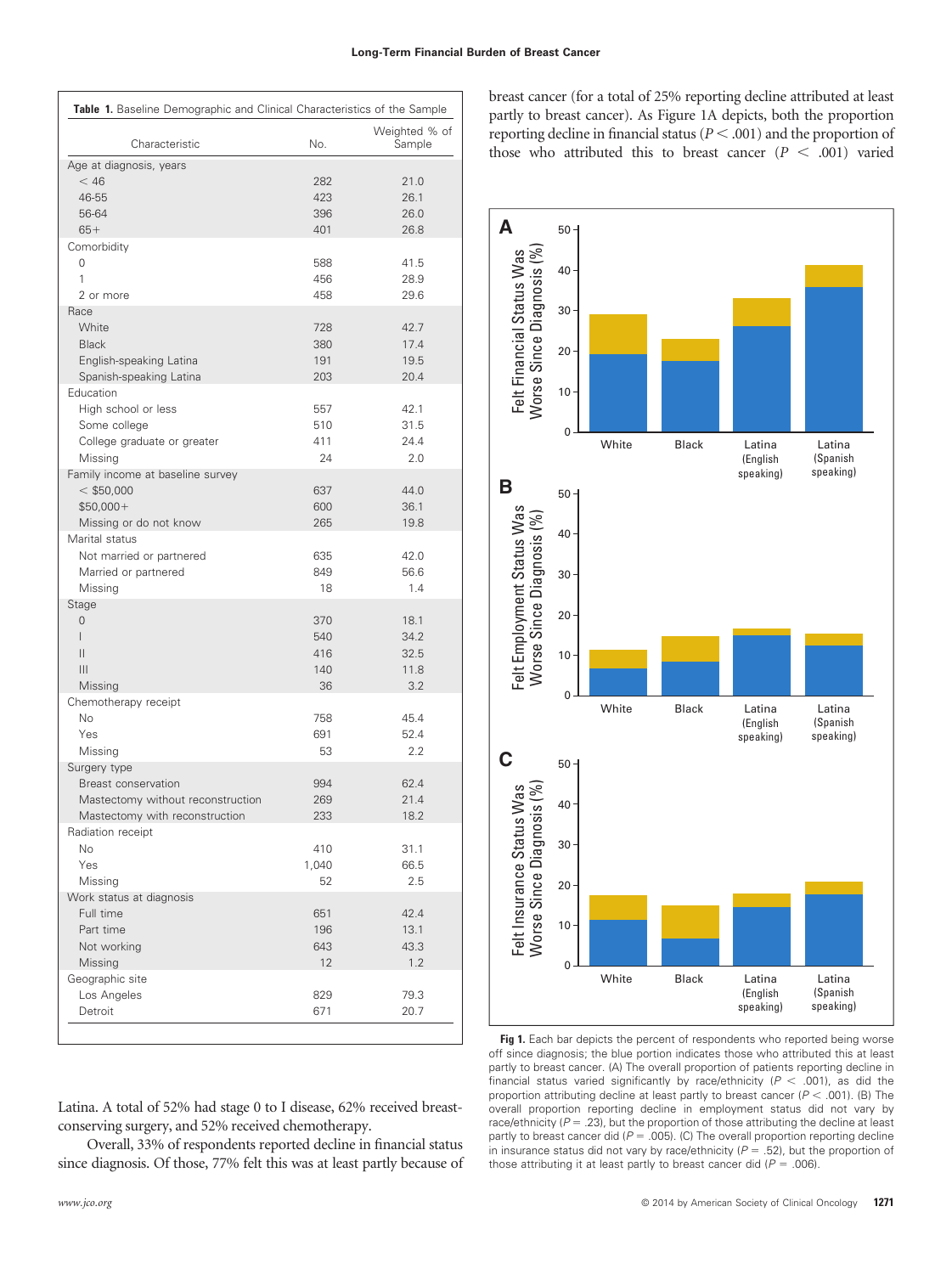|                                                                                                                                        | Attributed at Least Partly to Breast Cancer<br><b>Worsening Financial Status</b><br>at Least Partly Due to<br>Breast Cancer ( $N = 1,244$ ) |                                              |                              |  |
|----------------------------------------------------------------------------------------------------------------------------------------|---------------------------------------------------------------------------------------------------------------------------------------------|----------------------------------------------|------------------------------|--|
| Covariate                                                                                                                              | 0R                                                                                                                                          | 95% CI                                       | P                            |  |
| Site                                                                                                                                   |                                                                                                                                             |                                              |                              |  |
| Los Angeles (reference)<br>Detroit                                                                                                     | 1.00<br>1.07                                                                                                                                | 0.72 to 1.61                                 | .732                         |  |
| Age at diagnosis, years<br>$<$ 46<br>46-55<br>56-64<br>$65+$                                                                           | 3.99<br>3.25<br>2.96<br>1.00                                                                                                                | 1.98 to 8.07<br>1.68 to 6.28<br>1.63 to 5.37 | < 0.001<br>< 0.001<br>< .001 |  |
| Race<br>White (reference)<br><b>Black</b><br>Latina, English-speaking<br>Latina, Spanish-speaking                                      | 1.00<br>0.87<br>1.45<br>2.76                                                                                                                | 0.52 to 1.44<br>0.83 to 2.53<br>1.33 to 5.72 | .587<br>.190<br>.006         |  |
| Education<br>College graduate or greater<br>Some college/technical school (reference)<br>High school graduate<br>Less than high school | 0.77<br>1.00<br>0.81<br>0.67                                                                                                                | 0.47 to 1.26<br>0.48 to 1.38<br>0.34 to 1.33 | .300<br>.443<br>.255         |  |
| Marital status<br>Married/partnered (reference)<br>Not married                                                                         | 1.00<br>1.25                                                                                                                                | 0.82 to 1.90                                 | .303                         |  |
| Household income<br>\$50,000+ (reference)<br>$<$ \$50,000                                                                              | 1.00<br>1.77                                                                                                                                | 1.04 to 3.00                                 | .034                         |  |
| Working at diagnosis<br>Not working (reference)<br>Part time<br>Full time<br>Reduction in work hours                                   | 1.00<br>1.88<br>1.11                                                                                                                        | 1.11 to 3.19<br>0.70 to 1.75                 | .019<br>.663                 |  |
| No (reference)<br>Yes                                                                                                                  | 1.00<br>1.68                                                                                                                                | 1.02 to 2.78                                 | .042                         |  |
| Prescriptions covered by health insurance<br>Completely (reference)<br>Mostly<br>Partially<br>Not covered                              | 1.00<br>1.09<br>3.67<br>2.70                                                                                                                | 0.64 to 1.85<br>2.09 to 6.45<br>1.27 to 5.73 | .746<br>< 0.001<br>.010      |  |
| Comorbidities<br>0 (reference)<br>$1 +$                                                                                                | 1.00<br>0.84                                                                                                                                | 0.56 to 1.25                                 | .386                         |  |
| Stage of disease<br>3<br>$\overline{2}$<br>1 (reference)<br>$\overline{0}$                                                             | 1.92<br>1.34<br>1.00<br>1.05                                                                                                                | 0.98 to 3.76<br>0.84 to 2.14<br>0.61 to 1.80 | .058<br>.216<br>.869         |  |
| Surgery<br>Lumpectomy (reference)<br>Mastectomy without reconstruction<br>Mastectomy with reconstruction                               | 1.00<br>0.62<br>1.00                                                                                                                        | 0.33 to 1.17<br>0.53 to 1.87                 | .140<br>.995                 |  |
| Chemotherapy<br>No (reference)<br>Yes                                                                                                  | 1.00<br>2.14                                                                                                                                | 1.32 to 3.47                                 | .002                         |  |
| Radiotherapy<br>No<br>Yes (reference)                                                                                                  | 1.01<br>1.00                                                                                                                                | 0.58 to 1.77                                 | .961                         |  |
| Recurrent breast cancer<br>No (reference)<br>Yes                                                                                       | 1.00<br>2.44                                                                                                                                | 1.17 to 5.06                                 | .017                         |  |

significantly by race/ethnicity. Table 2 presents a multivariable logistic regression model, in which SS-Latinas had significantly increased odds of financial decline attributed to breast cancer, as did those with age younger than 65, household income  $\leq$  \$50,000 at diagnosis, parttime employment at diagnosis, reduction in work hours, lack of substantial prescription drug coverage, breast cancer recurrence, and chemotherapy receipt.

As shown in Table 3, the median out-of-pocket spending for breast cancer medical expenses was  $\le$  \$2,000; 17% of respondents spent  $>$  \$5,000. A much lower proportion of SS-Latinas (57%) reported being able to rely on income or savings than other groups (*P* .001). ES-Latinas were considerably more likely than other groups to increase credit-card debt to finance their medical expenses ( $P = .03$ ). Blacks were more likely to report leaving medical bills unpaid (*P*

|                                                                       | Total<br>(%) | Spanish-<br>Latinas<br>(%) | English-<br>Speaking Speaking<br>Latinas<br>(%) | (%)            | <b>Blacks Whites</b><br>(%) | $P^*$   |
|-----------------------------------------------------------------------|--------------|----------------------------|-------------------------------------------------|----------------|-----------------------------|---------|
| Out-of-pocket spendingt                                               |              |                            |                                                 |                |                             |         |
| $<$ \$500                                                             | 40           | 64                         | 42                                              | 47             | 25                          | < 0.001 |
| \$500-\$2,000                                                         | 25           | 20                         | 20                                              | 30             | 28                          |         |
| \$2,001-\$5,000                                                       | 18           | 7                          | 17                                              | 16             | 24                          |         |
| \$5,001-\$10,000                                                      | 10           | 6                          | 12                                              | $\overline{4}$ | 14                          |         |
| $>$ \$10,000                                                          | 7            | $\overline{4}$             | 10                                              | 3              | 9                           |         |
| Financing of medical<br>expenses                                      |              |                            |                                                 |                |                             |         |
| Used income and/or<br>savings                                         | 80           | 57                         | 79                                              | 81             | 90                          | < 0.001 |
| Borrowed from family or<br>friends                                    | 7            | 10                         |                                                 | 9              | $\overline{4}$              | .04     |
| Borrowed against house                                                | 2            | $\Omega$                   | 8<br>$\overline{2}$                             | $\overline{2}$ | 2                           | .41     |
|                                                                       |              |                            |                                                 |                |                             |         |
| Left some medical bills<br>unpaid                                     | 5            | 3                          | 5                                               | 14             | 3                           | < .001  |
| Increased credit card<br>debt                                         | 10           | 6                          | 15                                              | 8              | 10                          | .03     |
| Debt                                                                  |              |                            |                                                 |                |                             |         |
| Reporting debt from<br>breast cancer<br>treatment                     | 12           | 10                         | 17                                              | 15             | 9                           | .03     |
| Privations                                                            |              |                            |                                                 |                |                             |         |
| In past 12 months,<br>because of cost,<br>reported                    |              |                            |                                                 |                |                             |         |
| Going without<br>medication                                           | 5            | 6                          | 7                                               | 6              | 4                           | .08     |
| Taking less than fully<br>prescribed amount                           | 4            | 4                          | 4                                               | 6              | 3                           | .01     |
| Missing doctor's<br>appointment                                       | 8            | 6                          | 10                                              | 11             | 6                           | .02     |
| Since diagnosis, because<br>of personal medical<br>expenses, reported |              |                            |                                                 |                |                             |         |
| Going without health<br>insurance                                     | 6            | 8                          | 9                                               | 8              | 2                           | < 0.001 |
| Having utilities turned<br>off because of unpaid<br>bills             | 5            | 5                          | 4                                               | 11             | 2                           | < 0.001 |
| Having to move out of<br>home because could<br>not afford to stay     | 4            | 5                          | 6                                               | 6              | $\overline{2}$              | < 0.001 |

†Totals do not sum to 100% because of rounding.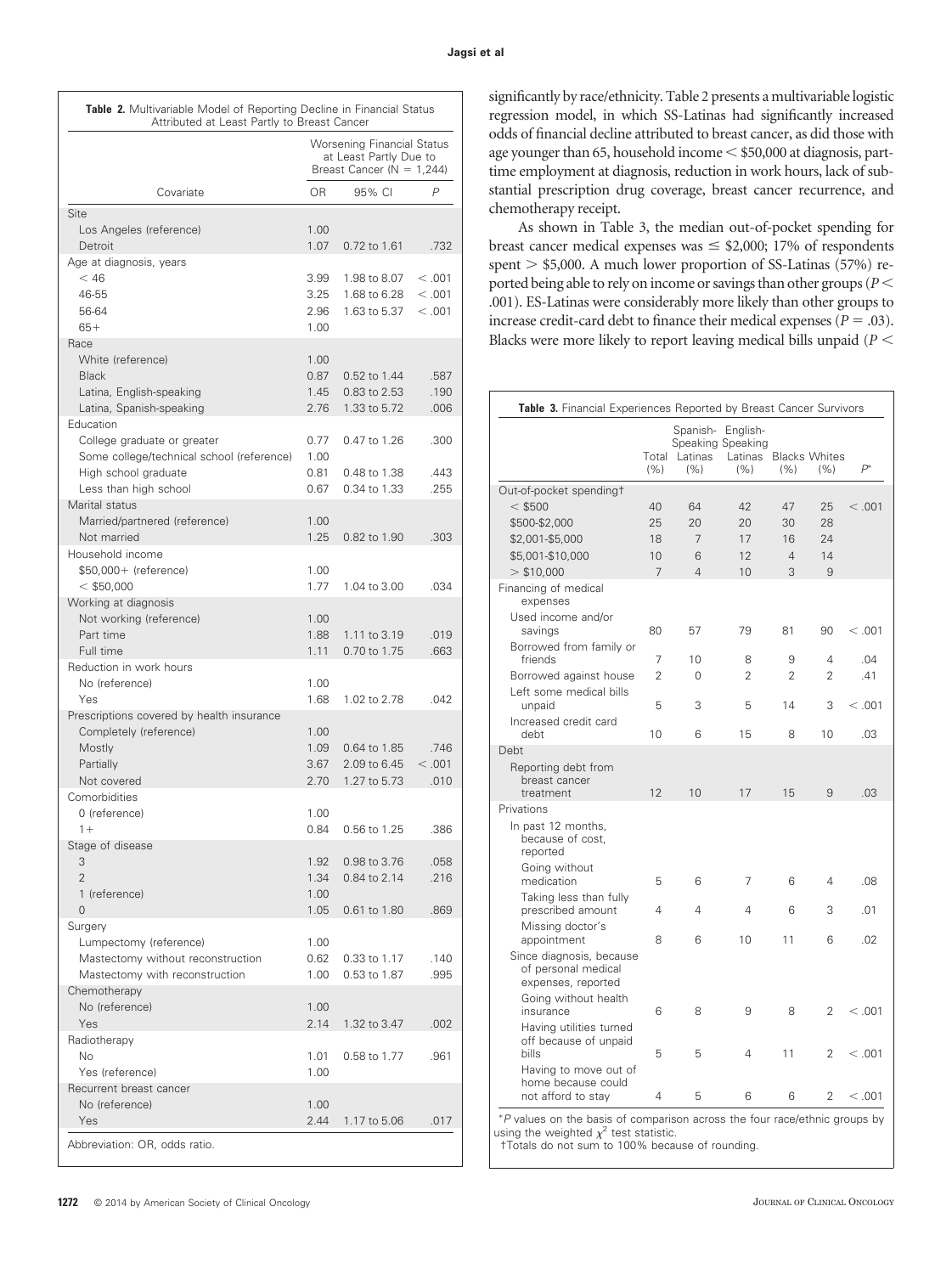.001). Minority respondents were more likely to borrow from family or friends than whites  $(P = .04)$ .

Twelve percent of respondents reported that they had medical debt 4 years postdiagnosis. Debt varied significantly by race/ethnicity, with 9% of whites, 15% of blacks, 17% of ES-Latinas, and 10% of SS-Latinas reporting debt ( $P = .03$ ). As also reported in Table 3, minority respondents were more likely to report foregoing medical care because of cost and other privations because of their medical expenses. At least one privation was experienced by 18% of the sample and, on multivariable analysis, blacks and ES-Latinas were significantly more likely to have experienced at least one privation than whites (Table 4). Other correlates of at least one privation were Detroit location, middle age (46 to 64) compared with younger ( $\leq$  45) or older ( $\geq 65$ ) age, household income  $\leq$  \$50,000, reduction in work hours, and lack of substantial prescription drug coverage.

Overall, 15% of the 1,502 respondents reported decline in employment status since diagnosis, and 72% of these attributed the decline to breast cancer. As depicted in Figure 1B, the overall proportion reporting decline in employment status did not vary by race/ ethnicity ( $P = .23$ ), but the proportion of those attributing the decline at least partly to breast cancer did  $(P = .005)$ . Eighteen percent reported that their health insurance status was worse since diagnosis, and of those, 73% felt this was at least somewhat because of breast cancer. As depicted in Figure 1C, the overall proportion reporting that their insurance status was worse did not vary by race/ethnicity  $(P =$ .52), but the proportion of those attributing being worse off at least partly to breast cancer did  $(P = .006)$ .

Of the respondents, 741 reported that they worked for pay at some time after diagnosis. As detailed in Table 5, in this subgroup, 60% reported that it was at least a little important to work to keep health insurance, 53% to avoid changing jobs because of worry about losing health insurance, and 27% to get a new job in order to get health insurance. Of note, 25% of this subgroup reported that they would look for a new job if they could be assured of comparable benefits (48% of SS-Latinas, 30% ES-Latinas, 24% blacks, and 18% whites; *P* < .001). Of those who worked at some time after diagnosis, 7% had increased work hours to cover cancer-related expenses, 27% had decreased work hours because of cancer-related health issues, and 7% believed they had been denied job opportunities because of cancer.

### **DISCUSSION**

In this sample of long-term breast cancer survivors from two metropolitan areas, one quarter perceived being worse off financially as a result of their breast cancer. Even 4 years after diagnosis, 12% reported having medical debt. Patients reported both economically motivated treatment nonadherence and more general privations related to their medical expenses. Minority patients were most vulnerable to privations and financial decline attributed to breast cancer, even after adjustment for income, education, and employment. To our knowledge, this is the first study to report individual financial experiences in a racially and ethnically diverse sample of patients with breast cancer drawn from population-based registries.

Previous studies have suggested that patients with cancer face substantial financial burden from treatment. Analysis of Medical Expenditure Panel Survey data from 2001 to 2008 suggested that 13.4% of patients with cancer spent  $> 20\%$  of income on out-of-pocket

|  | <b>Table 4.</b> Multivariable Model of Reporting at Least One Major Privation |
|--|-------------------------------------------------------------------------------|
|  | Because of Medical Expenses                                                   |

| Covariate<br>0R<br>95% CI<br>P<br>Site<br>Los Angeles (reference)<br>1.00<br>Detroit<br>1.59<br>1.03 to 2.45<br>.035<br>Age at diagnosis, years<br>$<$ 46<br>0.94<br>0.91 to 0.96<br>< 0.001<br>46-55<br>3.40<br>1.63 to 7.12<br>.001<br>56-64<br>1.88<br>0.97 to 3.61<br>.060<br>$65+$<br>1.00<br>Race<br>White (reference)<br>1.00<br><b>Black</b><br>2.62<br>1.58 to 4.33<br>< 0.001 |
|-----------------------------------------------------------------------------------------------------------------------------------------------------------------------------------------------------------------------------------------------------------------------------------------------------------------------------------------------------------------------------------------|
|                                                                                                                                                                                                                                                                                                                                                                                         |
|                                                                                                                                                                                                                                                                                                                                                                                         |
|                                                                                                                                                                                                                                                                                                                                                                                         |
|                                                                                                                                                                                                                                                                                                                                                                                         |
|                                                                                                                                                                                                                                                                                                                                                                                         |
|                                                                                                                                                                                                                                                                                                                                                                                         |
|                                                                                                                                                                                                                                                                                                                                                                                         |
|                                                                                                                                                                                                                                                                                                                                                                                         |
|                                                                                                                                                                                                                                                                                                                                                                                         |
|                                                                                                                                                                                                                                                                                                                                                                                         |
| Latino, English speaking<br>2.17<br>1.15 to 4.09<br>.017<br>1.30<br>0.53 to 3.18<br>Latino, Spanish speaking<br>.559                                                                                                                                                                                                                                                                    |
| Education                                                                                                                                                                                                                                                                                                                                                                               |
| College graduate or greater<br>0.75<br>0.43 to 1.30<br>.298                                                                                                                                                                                                                                                                                                                             |
| Some college/technical school (reference)<br>1.00                                                                                                                                                                                                                                                                                                                                       |
| High school graduate<br>1.18<br>0.68 to 2.06<br>.557<br>0.76 to 3.05<br>Less than high school<br>1.53<br>.231                                                                                                                                                                                                                                                                           |
| Marital status                                                                                                                                                                                                                                                                                                                                                                          |
| Married/partnered (reference)<br>1.00                                                                                                                                                                                                                                                                                                                                                   |
| Not married<br>1.01<br>0.66 to 1.56<br>.960                                                                                                                                                                                                                                                                                                                                             |
| Household income                                                                                                                                                                                                                                                                                                                                                                        |
| \$50,000+ (reference)<br>1.00<br>$<$ \$50,000<br>2.05<br>1.16 to 3.60<br>.013                                                                                                                                                                                                                                                                                                           |
| Working at diagnosis                                                                                                                                                                                                                                                                                                                                                                    |
| Not working (reference)<br>1.00                                                                                                                                                                                                                                                                                                                                                         |
| Part time<br>1.25<br>0.66 to 2.38<br>.489                                                                                                                                                                                                                                                                                                                                               |
| Full time<br>1.13<br>0.68 to 1.86<br>.646<br>Reduction in work hours                                                                                                                                                                                                                                                                                                                    |
| No (reference)<br>1.00                                                                                                                                                                                                                                                                                                                                                                  |
| Yes<br>2.00<br>1.20 to 3.33<br>.008                                                                                                                                                                                                                                                                                                                                                     |
| Prescription covered by health insurance                                                                                                                                                                                                                                                                                                                                                |
| Completely (reference)<br>1.00<br>Mostly<br>1.57<br>0.84 to 2.91<br>.155                                                                                                                                                                                                                                                                                                                |
| Partially<br>4.16<br>2.17 to 7.99<br>< 0.001                                                                                                                                                                                                                                                                                                                                            |
| Not covered<br>12.04<br>5.38 to 26.94<br>< 0.001                                                                                                                                                                                                                                                                                                                                        |
| Comorbidities                                                                                                                                                                                                                                                                                                                                                                           |
| 0 (reference)<br>1.00<br>$1+$<br>1.05<br>0.67 to 1.63<br>.840                                                                                                                                                                                                                                                                                                                           |
| Stage of disease                                                                                                                                                                                                                                                                                                                                                                        |
| 3<br>1.23<br>0.55 to 2.76<br>.608                                                                                                                                                                                                                                                                                                                                                       |
| $\mathfrak{D}$<br>.894<br>0.97 0.58 to 1.61                                                                                                                                                                                                                                                                                                                                             |
| 1 (reference)<br>1.00<br>0                                                                                                                                                                                                                                                                                                                                                              |
| 1.14<br>0.66 to 1.99<br>.639<br>Surgery                                                                                                                                                                                                                                                                                                                                                 |
| Lumpectomy (reference)<br>1.00                                                                                                                                                                                                                                                                                                                                                          |
| Mastectomy without reconstruction<br>0.66<br>0.32 to 1.37<br>.263                                                                                                                                                                                                                                                                                                                       |
| Mastectomy with reconstruction<br>0.94<br>0.47 to 1.91<br>.874                                                                                                                                                                                                                                                                                                                          |
| Chemotherapy<br>No (reference)<br>1.00                                                                                                                                                                                                                                                                                                                                                  |
| Yes<br>1.54<br>0.89 to 2.66<br>.119                                                                                                                                                                                                                                                                                                                                                     |
| Radiotherapy                                                                                                                                                                                                                                                                                                                                                                            |
| No<br>1.35<br>0.69 to 2.65<br>.375                                                                                                                                                                                                                                                                                                                                                      |
| Yes (reference)<br>1.00<br>Recurrent breast cancer                                                                                                                                                                                                                                                                                                                                      |
| No (reference)<br>1.00                                                                                                                                                                                                                                                                                                                                                                  |
| Yes<br>1.74<br>0.77 to 3.91<br>.183                                                                                                                                                                                                                                                                                                                                                     |
| Abbreviation: OR, odds ratio.                                                                                                                                                                                                                                                                                                                                                           |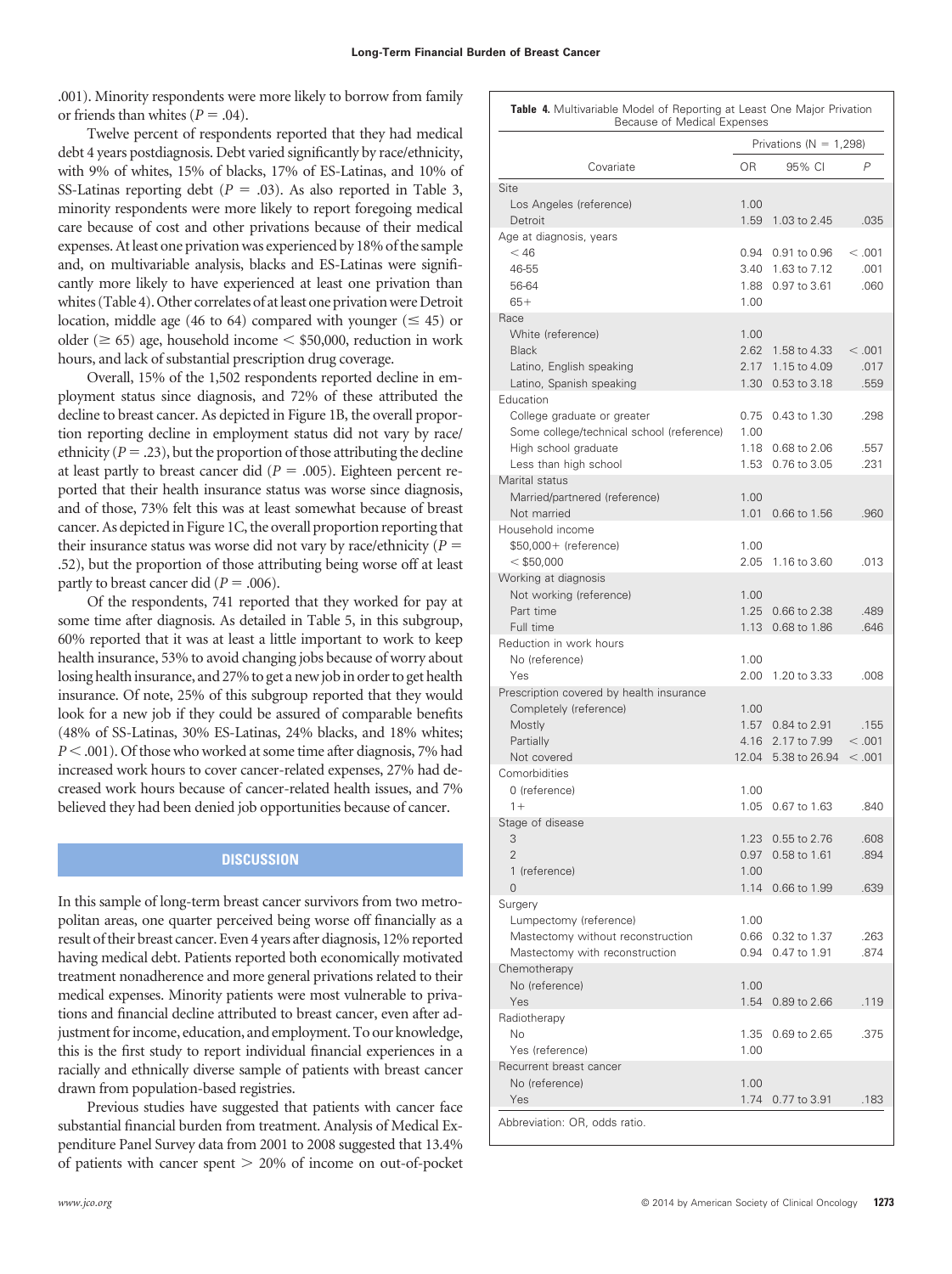|                                                                                                                 | Total<br>(% ) | Spanish-<br>Speaking<br>Latinas<br>(% ) | English-<br>Speaking<br>Latinas<br>(%) | (%) | <b>Blacks</b> Whites<br>(%) | $P^*$  |
|-----------------------------------------------------------------------------------------------------------------|---------------|-----------------------------------------|----------------------------------------|-----|-----------------------------|--------|
| Reporting at least a<br>little important<br>to $\ldots$                                                         |               |                                         |                                        |     |                             |        |
| Keep working in<br>order to keep<br>health insurance                                                            | 60            | 64                                      | 68                                     | 70  | 53                          | .04    |
| Avoid changing jobs<br>because of worry<br>about losing<br>health insurance                                     | 53            | 65                                      | 59                                     | 59  | 47                          | .07    |
| Get a new job to<br>get health<br>insurance                                                                     | 27            | 54                                      | 32                                     | 36  | 16                          | < .001 |
| Reporting<br>Would look for a<br>new job if could<br>be assured of<br>comparable<br>benefits                    | 25            | 48                                      | 30                                     | 24  | 18                          | <.001  |
| Having to increase<br>work hours to<br>cover breast<br>cancer-related<br>medical expenses<br>Having to decrease | 7             | 13                                      | 9                                      | 2   | 6                           | .053   |
| work hours<br>because of breast<br>cancer-related<br>health issues                                              | 27            | 35                                      | 33                                     | 22  | 25                          | .16    |
| Being denied job<br>opportunities<br>because of breast<br>cancer                                                | 7             | 7                                       | 9                                      | 5   | 7                           | .76    |

health care expenses, including insurance premiums. This burden may translate into significant privations. In a national survey of 930 patients with cancer, 11% reported inability to pay for food, heat, or housing because of the costs of cancer treatment.<sup>27</sup> National Health Interview Survey datafrom 2003 to 2006 suggested that 7.8% of cancer survivors reported forgoing medical care because of cost, although it could not define whether survivors were forgoing cancer care or elective services.28 Financial stress has also been shown to compromise the quality of life in patients with cancer.29

We are aware of only one other survey of patients identified through a population-based registry on this subject.<sup>15</sup> That study focused on colon cancer survivors treated with curative intent, closer to their initial treatment than the long-term breast cancer survivors in the current study. That study also revealed that patients with younger age, minority race, and lower annual household income were more likely to report treatment-related financial hardship. Together, these studies suggest that there is an identifiable subgroup of patients with cancer who are particularly vulnerable to financial distress.

Several studies were conducted to evaluate the out-of-pocket expenses of patients with breast cancer treated one to two decades ago.<sup>6,30,31</sup> These older studies estimated the monthly out-of-pocket costs for medical expenses incurred by women during chemotherapy to be between \$300 and \$1,180 per month, and approximately \$500 per month by 1 year after diagnosis.<sup>32</sup> The findings of the

current study reveal that median total out-of-pocket spending on breast cancer expenses 4 years postdiagnosis was  $\le$  \$2,000, consistent with a study that revealed that from 1987 to 2001 through 2005, the proportion of cancer costs funded by private insurance increased and the out-of-pocket share decreased.<sup>33</sup> Nevertheless, a substantial minority reported worsening of financial status, and certain subgroups—including those of minority race or ethnicity appeared particularly vulnerable.

Previous studies have also raised concerns about the effects of cancer on employment, including reduction of income and loss of employment-based insurance, which can in turn adversely affect financial status.<sup>34</sup> We found that many survivors reported ways in which cancer influenced their subsequent employment experiences and decisions; concerns about maintaining insurance and benefits were particularly common.

This study has strengths that include its identification of a diverse sample of patients treated in multiple settings through populationbased registries, its longitudinal design, and its detailed measures of financial status and burden derived from the broader literature on financial distress. However, a limitation of our study was that we did not compare the experiences of patients in our sample to noncancer control patients. Although we asked patients whether they believed that decline in financial status and privations were attributable to their breast cancer, it is possible that these attributions are inaccurate. Also, asin any survey study, biasmay have beenintroduced by nonresponse. Although the response rate to each of our surveys was high compared with other survey studies of patients with cancer,<sup>35</sup> there was attrition in the sample at each step in the longitudinal evaluation, and it is possible that respondents differed meaningfully from those who did not respond. To minimize the impact of nonresponse bias, we employed complex survey weights. Finally, the study was located in two large metropolitan areas, which may limit the generalizability of the findings, particularly to more rural areas and those in which access to Medicaid differs from that in California and Michigan at the time of the study.

Despite these limitations, our findings suggest that a substantial proportion of breast cancer survivors perceive a negative financial impact from diagnosis and treatment, and they experience a variety of privations. Racial and ethnic minorities appeared more vulnerable than whites. Unfortunately, communication between patients and physicians regarding financial concerns is suboptimal.<sup>36-41</sup> The current findings should motivate increased efforts to ensure communication between patients and providers regarding the financial implications of cancer diagnosis and treatment decisions. Further research should consider how changes since the time of our study, including the availability of lower-cost generic equivalents for commonly prescribed endocrine therapies, impending changes in Medicaid eligibilitymandated by theAffordableCareAct, and the creation of a federal Consumer Financial Protection Bureau to regulate consumer credit more tightly, may have modified the experiences of patients currently being diagnosed, as compared with those reported by the patients in our study. Additional research is also important to further define the long-term financial experiences of patients with other types of cancer, whose experiences may differ from those in our sample for various reasons (including differences in treatments, prognosis, and insurance eligibility), as well as the predictors for vulnerability to financial decline and privations in those settings, to allow for the rational targeting of interventions and support.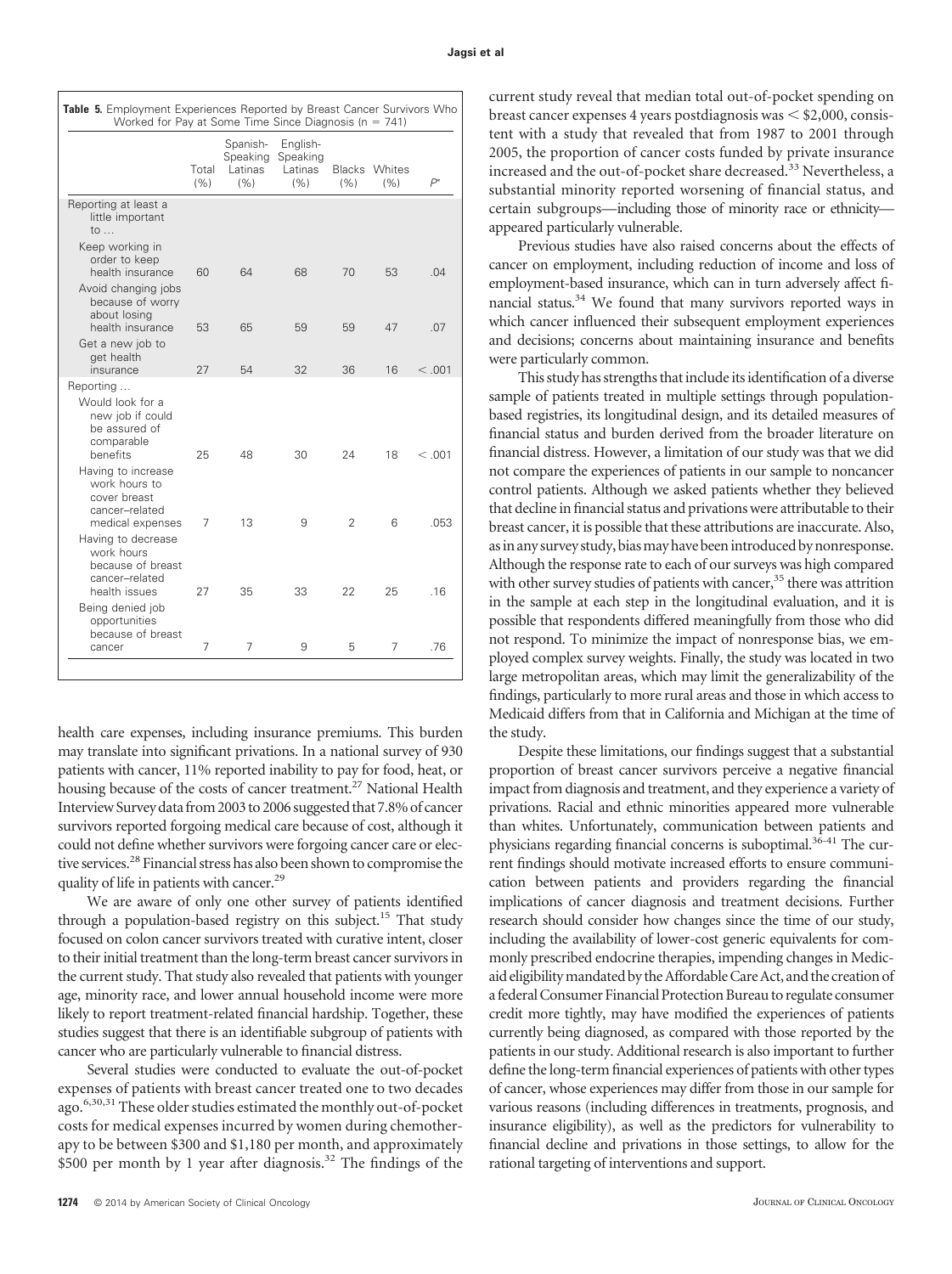Although we are deservedly proud of advances in our ability to cure an increasing proportion of patients diagnosed with breast cancer, we must ensure that we do not leave them in financial ruin as a result of our efforts. Providers, researchers, and policymakers alike must make dedicated efforts to reduce the cost of medical care in order to help prevent the lasting deleterious impact on the financial wellbeing of patients of the sort observed in this study.

#### **AUTHORS' DISCLOSURES OF POTENTIAL CONFLICTS OF INTEREST**

The author(s) indicated no potential conflicts of interest.

#### **REFERENCES**

**1.** Bach PB, Saltz LB, Wittes RE: In cancer care, cost matters. The New York Times, October 14, 2012:A25. [http://www.nytimes.com/2012/10/15/opinion/a-hospital](http://www.nytimes.com/2012/10/15/opinion/a-hospital-says-no-to-an-11000-a-month-cancer-drug.html?_r=0)says-no-to-an-11000-a-month-cancer-drug.html? r=0

**2.** Moriates C, Shah NT, Arora VM: First, do no (financial) harm. JAMA 310:577-578, 2013

**3.** Zafar SY, Abernethy AP: Financial toxicity, Part I: A new name for a growing problem. Oncology (Williston Park) 27:80-81, 2013

**4.** Kaiser Family Foundation and Health Research & Trust: Employer health benefits, 2013 annual survey.<http://ehbs.kff.org/pdf/2011/8225.pdf>

**5.** Howard DH, Molinari NA, Thorpe KE: National estimates of medical costs incurred by nonelderly cancer patients. Cancer 100:883-891, 2004

**6.** Arozullah AM, Calhoun EA, Wolf M, et al: The financial burden of cancer: Estimates from a study of insured women with breast cancer. J Support Oncol 2:271-278, 2004

**7.** Bernard DS, Farr SL, Fang Z: National estimates of out-of-pocket health care expenditure burdens among nonelderly adults with cancer: 2001 to 2008. J Clin Oncol 29:2821-2826, 2011

**8.** Langa KM, Fendrick AM, Chernew ME, et al: Out-of-pocket health-care expenditures among older Americans with cancer. Value Health 7:186-194, 2004

**9.** Finkelstein EA, Tangka FK, Trogdon JG, et al: The personal financial burden of cancer for the working-aged population. Am J Manag Care 15:801- 806, 2009

10. de Boer AG, Taskila T, Ojajärvi A, et al: Cancer survivors and unemployment: A meta-analysis and meta-regression. JAMA 301:753-762, 2009

**11.** Mujahid MS, Janz NK, Hawley ST, et al: The impact of sociodemographic, treatment, and work support on missed work after breast cancer diagnosis. Breast Cancer Res Treat 119:213-220, 2010

**12.** Mujahid MS, Janz NK, Hawley ST, et al: Racial/ethnic differences in job loss for women with breast cancer. J Cancer Surviv 5:102-111, 2011

**13.** Ramsey S, Blough D, Kirchhoff A, et al: Washington State cancer patients found to be at greater risk for bankruptcy than people without a cancer diagnosis. Health Aff (Millwood) 32:1143-1152, 2013

**14.** Zafar SY, Peppercorn JM, Schrag D, et al: The financial toxicity of cancer treatment: A pilot study assessing out-of-pocket expenses and the insured cancer patient's experience. Oncologist 18:381-390, 2013

**15.** Shankaran V, Jolly S, Blough D, et al: Risk factors for financial hardship in patients receiving adjuvant chemotherapy for colon cancer: A population-based exploratory analysis. J Clin Oncol 30:1608-1614, 2012

**16.** Lawless RM, Littwin AK, Porter KM, et al: Did bankruptcy reform fail? An empirical study of consumer debtors. Am Bankruptcy Law J 82:349-406, 2008

**17.** Bradley CJ, Neumark D, Luo Z, et al: Employment-based health insurance, illness, and labor supply of women: Evidence from married women with breast cancer. Health Econ 16:719- 737, 2006

**18.** Bureau of Labor Statistics, US Census Bureau: Technical Paper 63RV Design and Methodology, 2002. [http://www.census.gov/prod/2002pubs/](http://www.census.gov/prod/2002pubs/tp63rv.pdf) [tp63rv.pdf](http://www.census.gov/prod/2002pubs/tp63rv.pdf)

**19.** Fowler FJ: Improving Survey Questions: Design and Evaluation (Applied Social Research Methods). Thousand Oaks, CA, Sage Publications, 1995

**20.** Katz SJ, Lantz PM, Paredes Y, et al: Breast cancer treatment experiences of Latinas in Los Angeles county. Am J Public Health 95:2225-2230, 2005

**21.** Hawley ST, Griggs JJ, Hamilton AS, et al: Decision involvement and receipt of mastectomy among racially and ethnically diverse breast cancer patients. J Natl Cancer Inst 101:1337-1347, 2009

**22.** Zikmund-Fisher BJ, Smith DM, Ubel PA, et al: Validation of the Subjective Numeracy Scale: Effects of low numeracy on comprehension of risk communications and utility elicitations. Med Decis Making 27:663-671, 2007

**23.** Willis GB: Cognitive Interviewing: A Tool for Improving Questionnaire Design. Thousand Oaks, CA, Sage Publications, 2005

**24.** Mauceri S: Cognitive interviewing: A tool for improving questionnaire design. Int J Soc Res Methodol 11:79-83, 2008

**25.** Dillman DA, Smyth JD, Christian LM: Internet, Mail, and Mixed-Mode Surveys: The Tailored Design Method (ed 3). Hoboken, NJ, John Wiley & Sons, 2009

**26.** Hamilton AS, Hofer TP, Hawley ST, et al: Latinas and breast cancer outcomes: Populationbased sampling, ethnic identity, and acculturation assessment. Cancer Epidemiol Biomarkers Prev 18: 2022-2029, 2009

**27.** The USA Today/Kaiser Family Foundation/Harvard School of Public Health: National survey of households affected by cancer, November 2006. [http://](http://kaiserfamilyfoundation.files.wordpress.com/2013/01/7591.pdf)

#### **AUTHOR CONTRIBUTIONS**

**Conception and design:** Reshma Jagsi, John A.E. Pottow, Steven J. Katz, Sarah T. Hawley

**Financial support:** Steven J. Katz, Sarah T. Hawley

**Administrative support:** Steven J. Katz, Sarah T. Hawley

**Provision of study materials or patients:** Ann S. Hamilton, John Graff **Collection and assembly of data:** Ann S. Hamilton, John Graff, Steven J. Katz, Sarah T. Hawley

**Data analysis and interpretation:** Reshma Jagsi, John A.E. Pottow, Kent A. Griffith, Cathy Bradley, Steven J. Katz, Sarah T. Hawley **Manuscript writing:** All authors

**Final approval of manuscript:** All authors

[kaiserfamilyfoundation.files.wordpress.com/2013/01/](http://kaiserfamilyfoundation.files.wordpress.com/2013/01/7591.pdf) [7591.pdf](http://kaiserfamilyfoundation.files.wordpress.com/2013/01/7591.pdf)

**28.** Weaver KE, Rowland JH, Bellizzi KM, et al: Forgoing medical care because of cost: Assessing disparities in healthcare access among cancer survivors living in the United States. Cancer 116:3493- 3504, 2010

**29.** Ell K, Xie B, Wells A, et al: Economic stress among low-income women with cancer: Effects on quality of life. Cancer 112:616-625, 2008

**30.** Moore KA: Breast cancer patients' out-ofpocket expenses. Cancer Nurs 22:389-396, 1999

**31.** Given BA, Given CW, Stommel M: Family and out-of-pocket costs for women with breast cancer. Cancer Pract 2:187-193, 1994

**32.** Pisu M, Azuero A, McNees P, et al: The out of pocket cost of breast cancer survivors: A review. J Cancer Surviv 4:202-209, 2010

**33.** Tangka FK, Trogdon JG, Richardson LC, et al: Cancer treatment cost in the United States: Has the burden shifted over time? Cancer 116:3477-3484, 2010

**34.** Lauzier S, Maunsell E, Drolet M, et al: Wage losses in the year after breast cancer: Extent and determinants among Canadian women. J Natl Cancer Inst 100:321-332, 2008

**35.** Kelly BJ, Fraze TK, Hornik RC: Response rates to a mailed survey of a representative sample of cancer patients randomly drawn from the Pennsylvania Cancer Registry: A randomized trial of incentive and length effects. BMC Med Res Methodol 10:65, 2010

**36.** Neumann PJ, Palmer JA, Nadler E, et al: Cancer therapy costs influence treatment: A national survey of oncologists. Health Aff (Millwood) 29:196-202, 2010

**37.** Alexander GC, Casalino LP, Tseng CW, et al: Barriers to patient-physician communication about out-of-pocket costs. J Gen Intern Med 19:856-860, 2004

**38.** Schrag D, Hanger M: Medical oncologists' views on communicating with patients about chemotherapy costs: A pilot survey. J Clin Oncol 25:233- 237, 2007

**39.** Kim P: Cost of cancer care: The patient perspective. J Clin Oncol 25:228-232, 2007

**40.** Meropol NJ, Schrag D, Smith TJ, et al: American Society of Clinical Oncology guidance statement: The cost of cancer care. J Clin Oncol 27:3868-3874, 2009

**41.** Weinfurt KP: Value of high-cost cancer care: A behavioral science perspective. J Clin Oncol 25:223- 227, 2007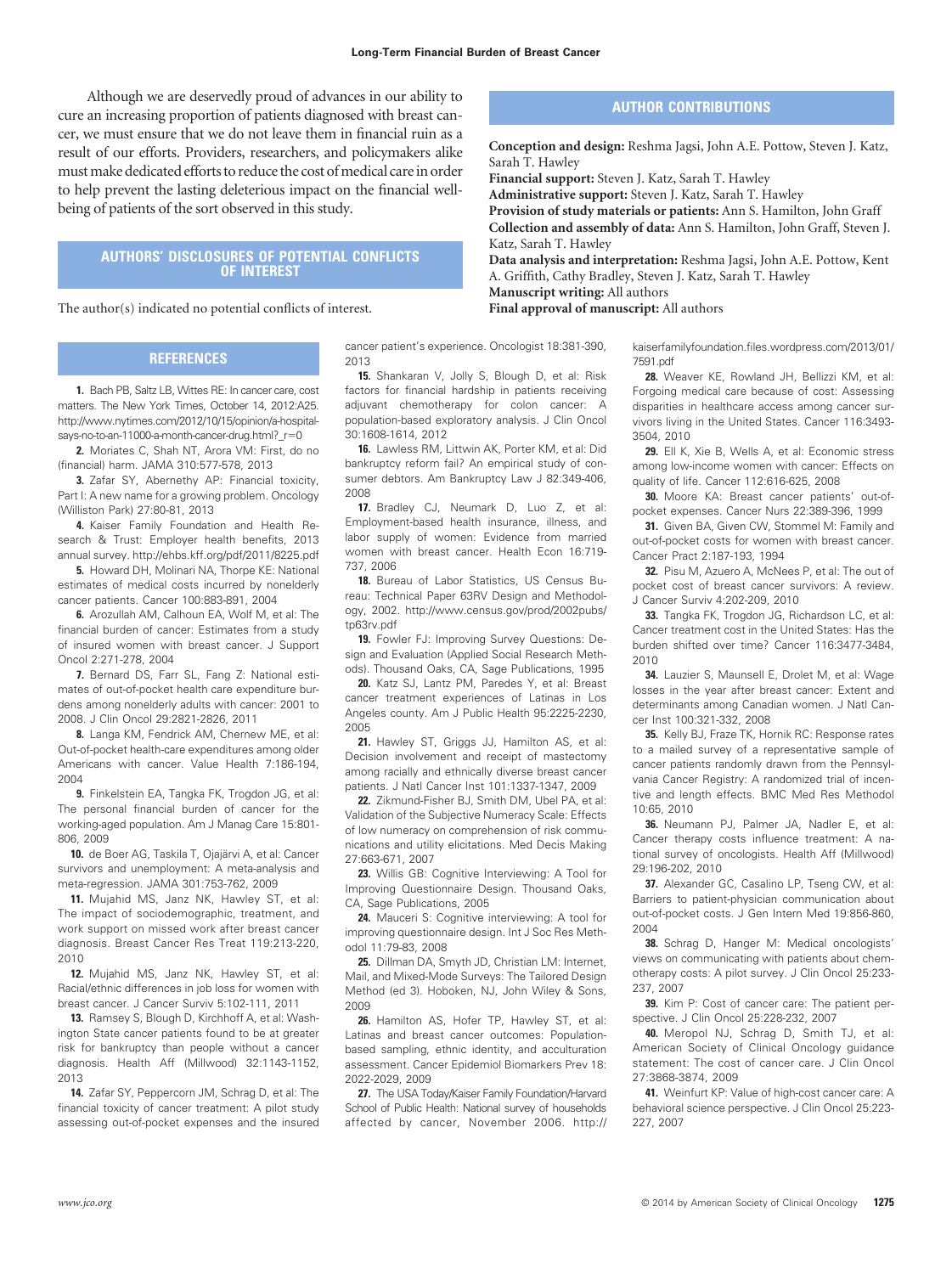#### **Jagsi et al**

#### *Support*

Supported by Grants No. R01 CA109696 and R01 CA088370 from the National Cancer Institute (NCI) to the University of Michigan. R.J. was supported by a Mentored Research Scholar Grant No. MRSG-09-145-01 from the American Cancer Society. S.J.K. was supported by an Established Investigator Award in Cancer Prevention, Control, Behavioral, and Population Sciences Research from the NCI (Award No. K05CA111340). The collection of Los Angeles County cancer incidence data used in this study was supported by the California Department of Public Health as part of the statewide cancer reporting program mandated by California Health and Safety Code Section 103885; the NCI's SEER program under Contract No. N01-PC-35139 awarded to the University of Southern California, Contract No. N01-PC-54404 awarded to the Public Health Institute; and the Centers for Disease Control and Prevention's National Program of Cancer Registries, under Agreement No. 1U58DP00807-01 awarded to the Public Health Institute. The collection of metropolitan Detroit cancer incidence data was supported by the NCI SEER program Contract No. N01-PC-35145.

■■■